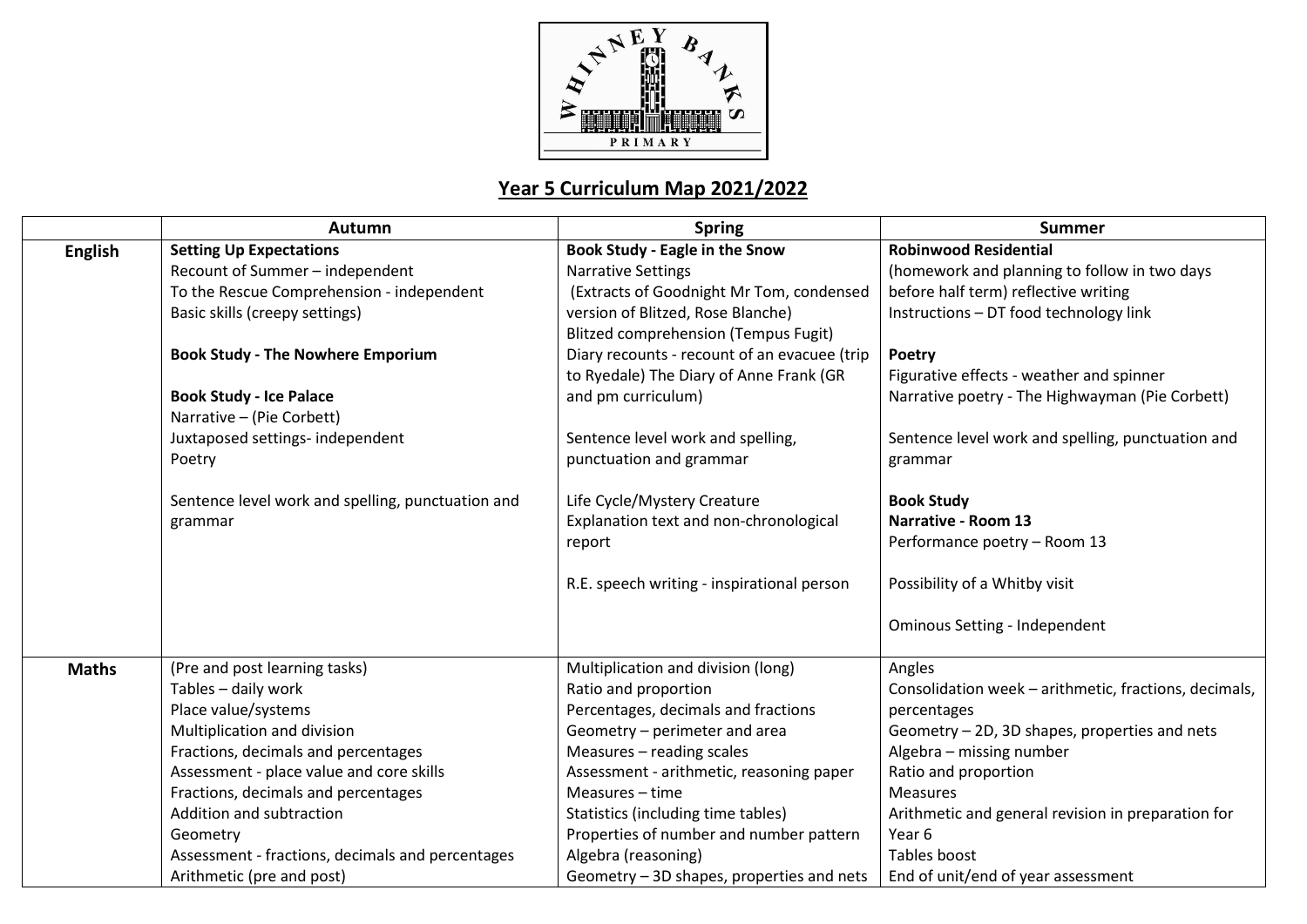|                | Note: Introduce measures into arithmetic             | Assessment - reasoning, arithmetic (with            |                     |                                                   |  |
|----------------|------------------------------------------------------|-----------------------------------------------------|---------------------|---------------------------------------------------|--|
|                | Introduce reasoning and application of skills within | measures)                                           |                     |                                                   |  |
|                | each topic                                           |                                                     |                     |                                                   |  |
| <b>Science</b> | Forces                                               | Materials                                           |                     | Life-cycles and classification                    |  |
|                | Iggy Peck forces                                     | Life-cycles, an introduction                        |                     | Earth in space                                    |  |
|                | Water-cycle                                          |                                                     |                     | Planets                                           |  |
|                | Introduction to materials                            |                                                     |                     |                                                   |  |
| <b>History</b> | Mayan civilization -                                 |                                                     | <b>WWII</b>         | Whitby Trip - Captain Cook                        |  |
|                | Investigate why the                                  |                                                     |                     |                                                   |  |
|                | Mayan civilisation                                   |                                                     | <b>Ryedale Folk</b> |                                                   |  |
|                | disappeared                                          |                                                     | <b>Museum visit</b> |                                                   |  |
|                |                                                      |                                                     |                     |                                                   |  |
|                | Visitor-Past                                         |                                                     | <b>Tempus Fugit</b> |                                                   |  |
|                | <b>Productions Mayan</b>                             |                                                     | <b>Visitor</b>      |                                                   |  |
|                | workshop                                             |                                                     |                     |                                                   |  |
|                |                                                      |                                                     | Overview of WW2     |                                                   |  |
|                |                                                      |                                                     | The Blitz           |                                                   |  |
|                |                                                      |                                                     |                     |                                                   |  |
|                |                                                      |                                                     | Evacuation          |                                                   |  |
|                |                                                      |                                                     |                     |                                                   |  |
|                |                                                      |                                                     | Rationing           |                                                   |  |
|                |                                                      |                                                     | Roles of women,     |                                                   |  |
|                |                                                      |                                                     | men and children    |                                                   |  |
|                |                                                      |                                                     | Anne Frank - (links |                                                   |  |
|                |                                                      |                                                     | to PSHE - bullying  |                                                   |  |
|                |                                                      |                                                     | and racism)         |                                                   |  |
| Geography      | Mayans (Links)                                       |                                                     | <b>WWII</b> (Links) | <b>Mountains</b>                                  |  |
|                | Where in the world                                   |                                                     | European            | Name and locate the world's most famous mountain  |  |
|                | did the Mayans exist?                                |                                                     | Countries involved  | regions on maps                                   |  |
|                | Locational knowledge                                 |                                                     | in WW2              | Locate the world's main mountain ranges in UK and |  |
|                |                                                      |                                                     |                     | Europe                                            |  |
|                | Extend knowledge                                     |                                                     | Geographical        | Locate and name the main countries in South       |  |
|                | and understanding of                                 | border changes<br>America on a world map and atlas? |                     |                                                   |  |
|                | Mayan society                                        |                                                     |                     | How are mountains formed?                         |  |
|                |                                                      |                                                     | Who were the        |                                                   |  |
|                | Human geography,                                     | Allied forces?                                      |                     | <b>Mapping</b>                                    |  |
|                | settlement, land use                                 |                                                     |                     | Longitude and Latitude                            |  |
|                |                                                      |                                                     |                     |                                                   |  |
|                |                                                      |                                                     |                     | <b>Locality Study</b>                             |  |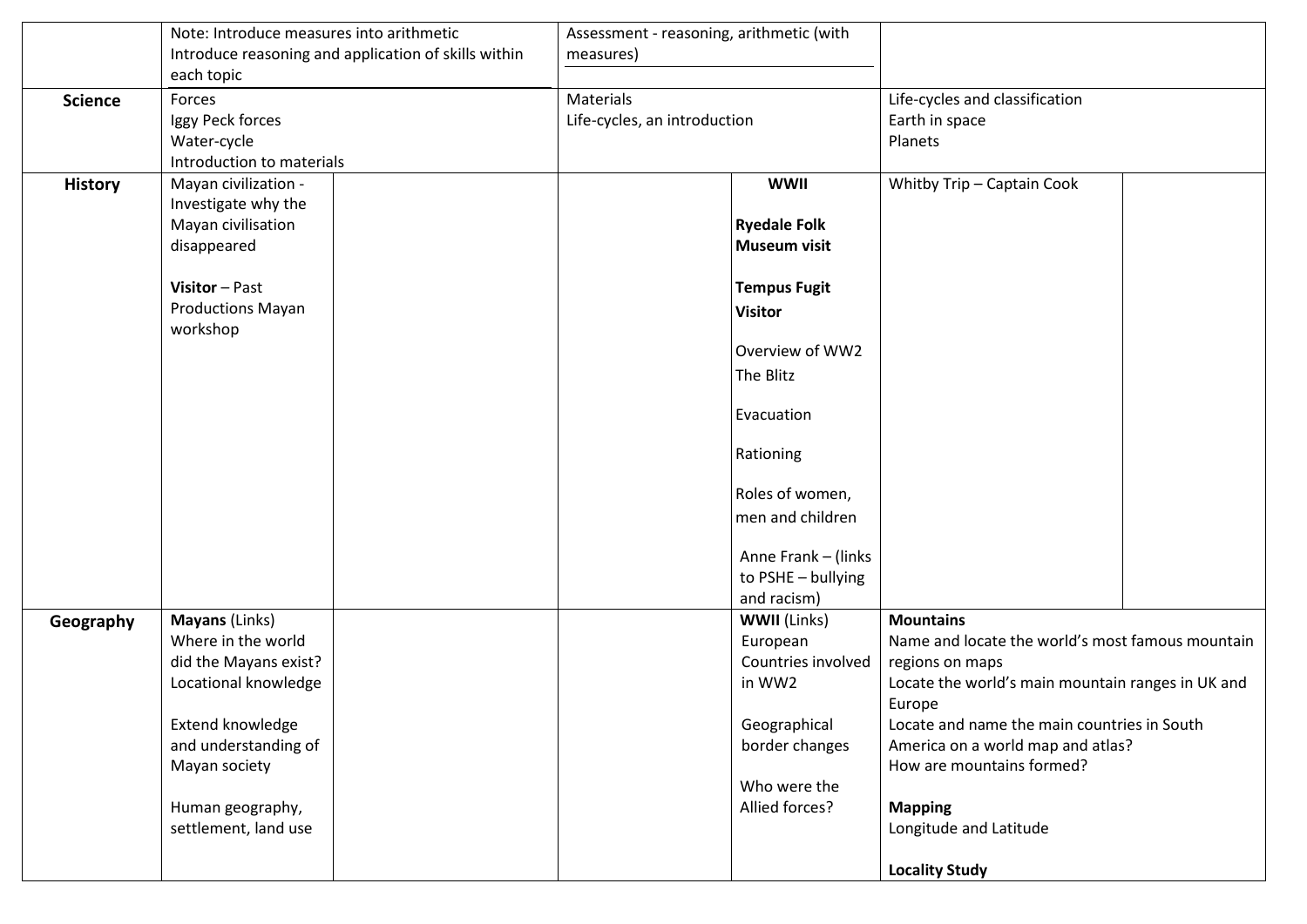|           |                                                                                                                                                                                                                                                                                                                                                                                                  |                           |                                             |                                          | Human geography, including: types of settlement     |  |
|-----------|--------------------------------------------------------------------------------------------------------------------------------------------------------------------------------------------------------------------------------------------------------------------------------------------------------------------------------------------------------------------------------------------------|---------------------------|---------------------------------------------|------------------------------------------|-----------------------------------------------------|--|
|           |                                                                                                                                                                                                                                                                                                                                                                                                  |                           |                                             |                                          | and land use.                                       |  |
| <b>RE</b> |                                                                                                                                                                                                                                                                                                                                                                                                  | <b>Sikhism</b>            | <b>Sikhism and</b>                          | WWII (Links)                             |                                                     |  |
|           |                                                                                                                                                                                                                                                                                                                                                                                                  | Diwali celebration - Holi | Christianity                                | Judaism in WW2                           |                                                     |  |
|           |                                                                                                                                                                                                                                                                                                                                                                                                  | celebration               | Compare and                                 |                                          |                                                     |  |
|           |                                                                                                                                                                                                                                                                                                                                                                                                  | (Drummers)                | contrast Sikhism                            |                                          |                                                     |  |
|           |                                                                                                                                                                                                                                                                                                                                                                                                  | Beliefs and questions     | and Christianity                            |                                          |                                                     |  |
|           |                                                                                                                                                                                                                                                                                                                                                                                                  | Beliefs in action in the  | Religion and the                            |                                          |                                                     |  |
|           |                                                                                                                                                                                                                                                                                                                                                                                                  | world                     | individual                                  |                                          |                                                     |  |
|           |                                                                                                                                                                                                                                                                                                                                                                                                  |                           | Teachings and                               |                                          |                                                     |  |
|           |                                                                                                                                                                                                                                                                                                                                                                                                  |                           | authority                                   |                                          |                                                     |  |
|           |                                                                                                                                                                                                                                                                                                                                                                                                  |                           | Symbols and religious                       |                                          |                                                     |  |
|           |                                                                                                                                                                                                                                                                                                                                                                                                  |                           | expression                                  |                                          |                                                     |  |
|           |                                                                                                                                                                                                                                                                                                                                                                                                  |                           | Inspirational people                        |                                          |                                                     |  |
|           |                                                                                                                                                                                                                                                                                                                                                                                                  |                           | Religion, family and                        |                                          |                                                     |  |
|           |                                                                                                                                                                                                                                                                                                                                                                                                  |                           | community                                   |                                          |                                                     |  |
|           |                                                                                                                                                                                                                                                                                                                                                                                                  |                           | Worship, pilgrimage                         |                                          |                                                     |  |
|           |                                                                                                                                                                                                                                                                                                                                                                                                  |                           | and sacred places                           |                                          |                                                     |  |
|           |                                                                                                                                                                                                                                                                                                                                                                                                  |                           | The journey of life and                     |                                          |                                                     |  |
|           |                                                                                                                                                                                                                                                                                                                                                                                                  |                           | death                                       |                                          |                                                     |  |
| Art       | Mark making inspired by Bridget Riley<br>Creating pattern<br>Colour theory<br>Printing<br>Observational drawing of natural form - focusing on<br>line, shape and tone and space<br>Drawing objects of natural form in different<br>orientations<br>Supported by partial sketches / 2D photographs<br>Use of tonal media (chalks, pastels, charcoal)<br>extended<br>Monochrome - study of pattern |                           | Observational                               |                                          |                                                     |  |
|           |                                                                                                                                                                                                                                                                                                                                                                                                  |                           | drawing of natural                          |                                          |                                                     |  |
|           |                                                                                                                                                                                                                                                                                                                                                                                                  |                           | form                                        |                                          |                                                     |  |
|           |                                                                                                                                                                                                                                                                                                                                                                                                  |                           | Printing - two colour<br>polyblock (pattern |                                          |                                                     |  |
|           |                                                                                                                                                                                                                                                                                                                                                                                                  |                           | and natural form)                           |                                          |                                                     |  |
|           |                                                                                                                                                                                                                                                                                                                                                                                                  |                           | Complimentary                               |                                          |                                                     |  |
|           |                                                                                                                                                                                                                                                                                                                                                                                                  |                           | colours                                     |                                          |                                                     |  |
|           |                                                                                                                                                                                                                                                                                                                                                                                                  |                           | Application of colour                       |                                          |                                                     |  |
|           |                                                                                                                                                                                                                                                                                                                                                                                                  |                           | for effect                                  |                                          |                                                     |  |
|           |                                                                                                                                                                                                                                                                                                                                                                                                  |                           | Use of water                                |                                          |                                                     |  |
|           |                                                                                                                                                                                                                                                                                                                                                                                                  |                           | colour boxes for small                      |                                          |                                                     |  |
|           |                                                                                                                                                                                                                                                                                                                                                                                                  |                           | scale work and                              |                                          |                                                     |  |
|           |                                                                                                                                                                                                                                                                                                                                                                                                  |                           | painting of natural                         |                                          |                                                     |  |
|           |                                                                                                                                                                                                                                                                                                                                                                                                  |                           | form (leaves/stones)                        |                                          |                                                     |  |
|           |                                                                                                                                                                                                                                                                                                                                                                                                  |                           | Printing onto fabric                        |                                          |                                                     |  |
|           |                                                                                                                                                                                                                                                                                                                                                                                                  |                           | for small groups                            |                                          |                                                     |  |
|           |                                                                                                                                                                                                                                                                                                                                                                                                  |                           | Possible MIMA visit                         |                                          |                                                     |  |
| <b>DT</b> |                                                                                                                                                                                                                                                                                                                                                                                                  |                           |                                             | <b>Food technology</b><br>Healthy living | Moving mechanisms using CAMS Automata.<br>Measuring |  |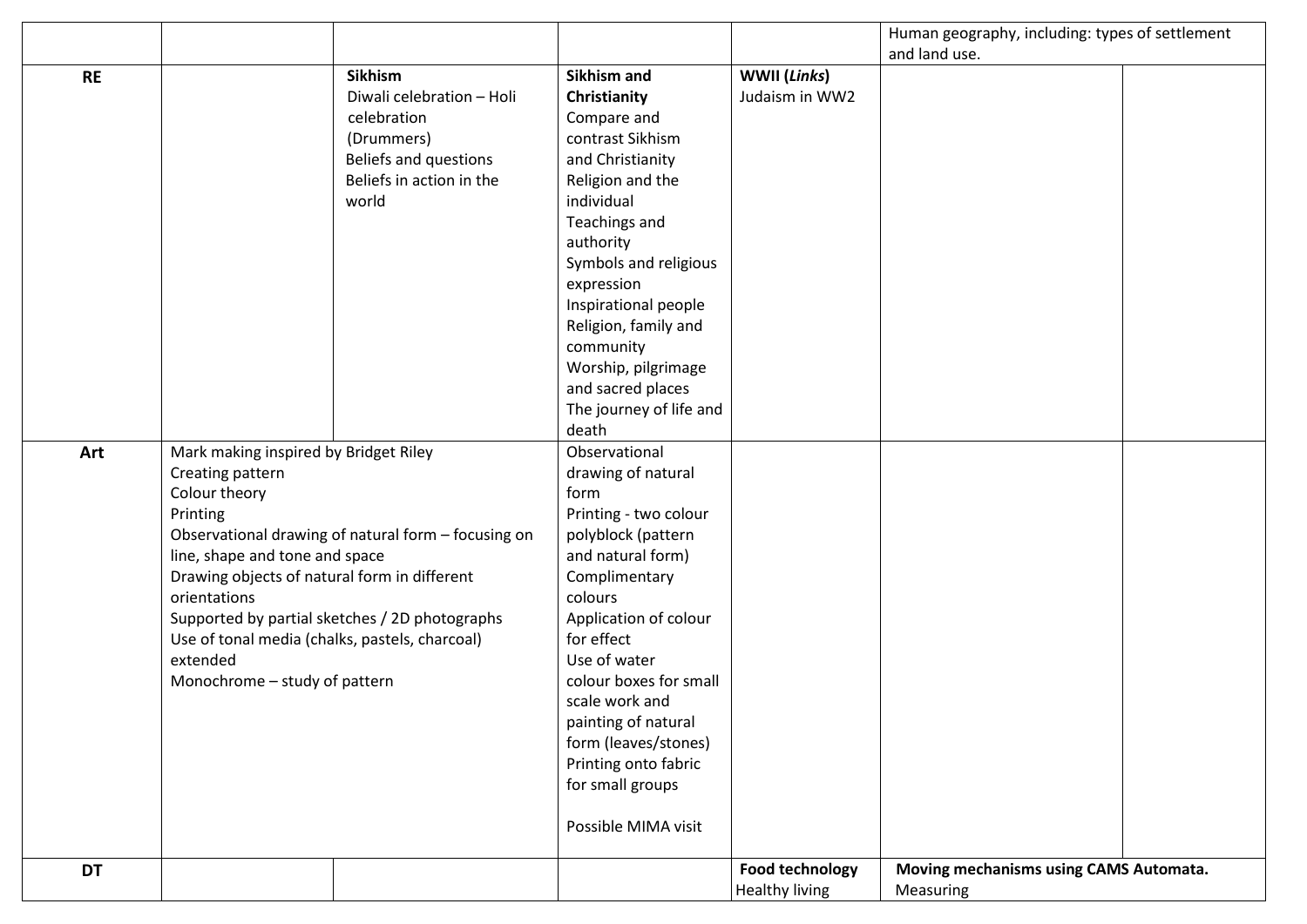|                  |                                                     |                                                   |                                            | Soups from around       | Wood skills                  |                |
|------------------|-----------------------------------------------------|---------------------------------------------------|--------------------------------------------|-------------------------|------------------------------|----------------|
|                  |                                                     |                                                   |                                            | the world               | Design                       |                |
|                  |                                                     |                                                   |                                            | Instructions            | Health and safety            |                |
|                  |                                                     |                                                   |                                            | Ingredients             |                              |                |
|                  |                                                     |                                                   |                                            | Making and tasting      |                              |                |
| <b>Music</b>     | Learning the history                                | Untuned - composition,                            |                                            | <b>Singing</b>          |                              | Tuned/Un-Tuned |
|                  | of Mayans through                                   | body percussion and                               |                                            | <b>Tuned</b>            |                              | Instruments    |
|                  | song                                                | Junk Orchestra                                    |                                            | instruments and         |                              |                |
|                  |                                                     | Exploring pulse and rhythm                        |                                            | composition             |                              | End of year    |
|                  |                                                     | (drumming)                                        |                                            | <b>Ukulele</b>          |                              | school music   |
|                  |                                                     | Performing rhythms based on                       |                                            | <b>Musician Visitor</b> |                              | celebration    |
|                  |                                                     | familiar songs                                    |                                            | History                 |                              | performance    |
|                  |                                                     | Composing own rhythms                             |                                            | Parts of the            |                              |                |
|                  |                                                     | Introduce crotchet                                |                                            | instrument              |                              |                |
|                  |                                                     | Experimenting with different                      |                                            | Chords                  |                              |                |
|                  |                                                     | sounds                                            |                                            | Playing                 |                              |                |
|                  |                                                     |                                                   |                                            | contemporary            |                              |                |
|                  |                                                     |                                                   |                                            | music                   |                              |                |
|                  |                                                     |                                                   |                                            |                         |                              |                |
|                  |                                                     |                                                   |                                            | <b>Tempus Fugit</b>     |                              |                |
|                  |                                                     |                                                   |                                            | Singing historical      |                              |                |
|                  |                                                     |                                                   |                                            | songs - WW2 link        |                              |                |
|                  |                                                     |                                                   |                                            |                         |                              |                |
| French           | <b>Revision</b>                                     |                                                   | <b>Numbers</b>                             |                         | <b>Numbers</b>               |                |
|                  |                                                     |                                                   | 60-70                                      |                         | $70 +$                       |                |
|                  | <b>Numbers</b>                                      |                                                   |                                            |                         |                              |                |
|                  | 50-60                                               |                                                   | Classroom                                  |                         | <b>Climate</b>               |                |
|                  |                                                     |                                                   | Commands                                   |                         | Our climate                  |                |
|                  | Months of the year                                  |                                                   | Objects                                    |                         | Climate in France and around |                |
|                  | Birthdays (Rigolo)                                  |                                                   | Places in our school                       |                         | the world                    |                |
|                  |                                                     |                                                   |                                            |                         |                              |                |
|                  |                                                     |                                                   | <b>Transport</b>                           |                         | Weather                      |                |
|                  |                                                     |                                                   | How we get to school                       |                         | Clothing                     |                |
|                  |                                                     |                                                   |                                            |                         |                              |                |
|                  |                                                     |                                                   | Possible French visitor                    |                         | <b>Holidays</b>              |                |
|                  |                                                     |                                                   |                                            |                         | Transport to countries       |                |
| <b>Computing</b> | E-Safety - Internet Safety - Social Media           |                                                   | E-Safety                                   |                         | E-Safety                     |                |
|                  | Publisher/Excel-linked to history topic, creating a |                                                   | Whole school media project - video, audio, |                         | Coding                       |                |
|                  | leaflet                                             |                                                   | Serif movie plus                           |                         |                              |                |
|                  |                                                     | Understanding 'www' and the use of search engines |                                            |                         |                              |                |
|                  | (iPads)                                             |                                                   |                                            |                         |                              |                |